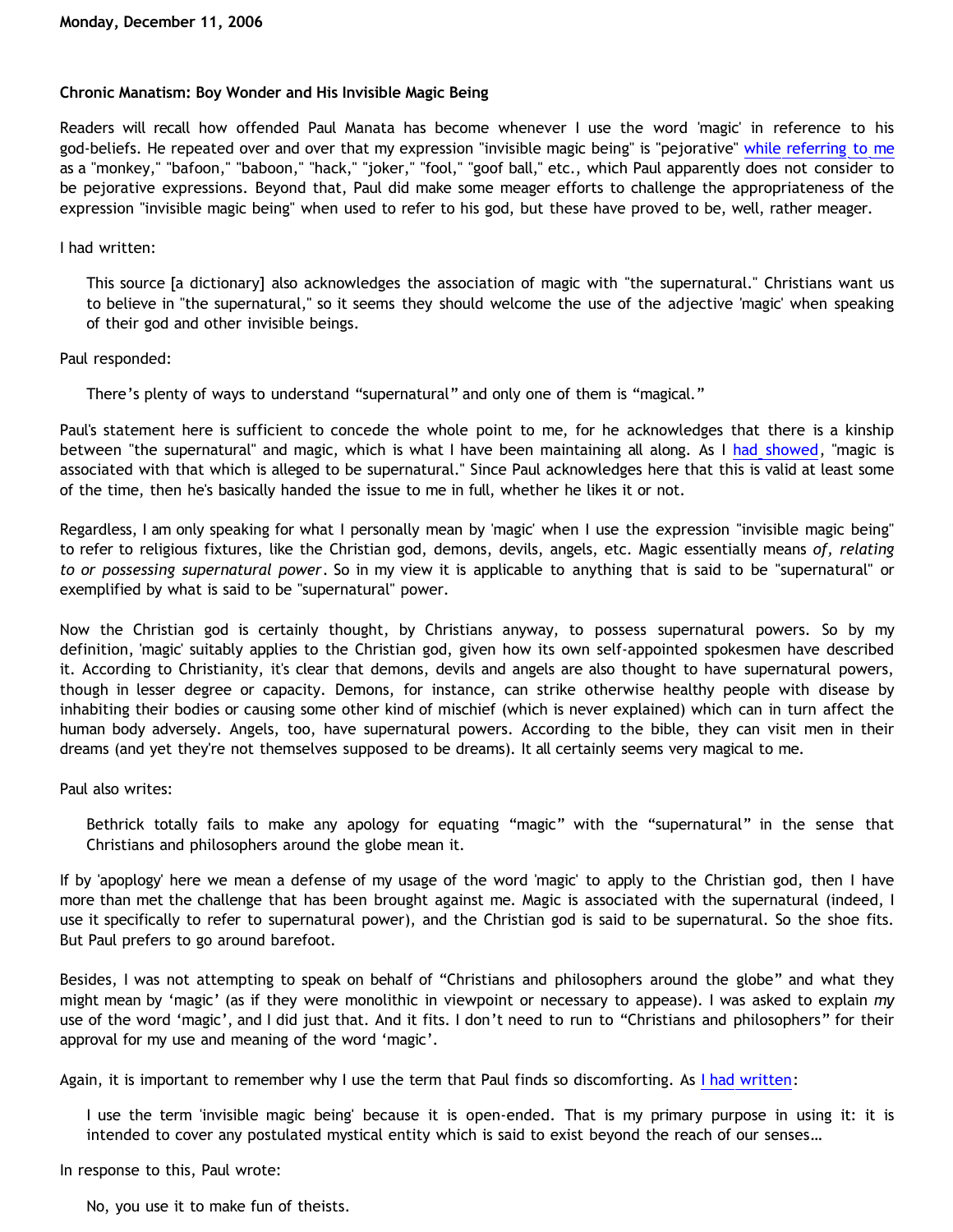No, I use it because it is open-ended, just as the concept 'man' includes all men who exist now, have existed in the past and will exist in the future. The fundamental difference is that the concept 'man' denotes actual things, and its basis is objective fact rather than projected imagination. But the open-ended range in reference is a trait that both share due to their conceptual nature. The expression "invisible magic being" can be used to refer to *any* allegedly supernatural being, whether Christian or otherwise.

But I take Paul's statement here as evidence that his feelings *are* hurt when I use the expression 'invisible magic being'. That's why he's so sore at me. Christians can't stand it when non-believers do not take his god-beliefs as seriously as they do. At any rate, what would be wrong with making fun of people who believe in invisible magic beings? Does Paul think that I should respect them for their folly? It's funny to me that grown adults carry on with their imaginations the way they do. It's certainly sad, but it's funny, too.

Besides, if my primary objective were "to make fun of theists," I'd just call them names, like Paul does to me.

Paul wrote:

Bethrick can't debate, so he resorts to making fun.

What exactly am I supposed to debate about?

Then Paul shows that he really does want me to stop using the expression "invisible magic being" when referring to his god:

You can stop now Dawson;

Yes, I do have that option. I also have the option of continuing to use it. And since it performs the task that I want it to, I see no reason not to continue using it. Paul's tender feelings are not sufficient to persuade me to change my mind on these things. I'm confident that, with effort, Paul can get over it if he wants to. Of course, it would help if he dissolved his emotional investment in Christianity. But then who would provide such entertainment?

Paul shows that he puts a lot of stock in the herd mentality when he writes:

we are definitely all laughing at you.

Again Paul speaks about himself and what he values when he makes statements like this, and projects them onto unidentified nobodies whom we're supposed to imagine standing behind him in unanimous agreement. He assumes that others put as much stock in the approval of others that he does. But Paul needs to understand something about me on this point: if a group of people who believe in invisible magic beings are laughing at me because I do not believe in invisible magic beings, I'm happy to consider the source. The group-giggle that Paul alludes to here is something he values, because he's so desperate for the approval of others.

Now recall that Paul had also denied that there are any natural laws. Indeed, a person seeking to defend belief that reality is dominated by magic would need to find a way to discount the fact-based principles that scientific minds have formed to identify certain regularities and constants observed in reality. The reason for this is two-fold: for one, the affirmation of regularities and constants in nature makes it harder to defend the doctrine of miracles (i.e., magical incursions which defy and overturn those regularities and constants), and two, the affirmation of regularities and constants implies an autonomous universe, i.e., one which is not under the control of an invisible magic being. In order to justify his rejection of natural law, Paul quoted Bahnsen on the matter. (Paul did not identify where exactly he got the quote, but I'm very glad he quoted it!) In that quote, Bahnsen affirms the following:

God personally created and now personally directs all the affairs of the world.

This is the [cartoon universe premise](http://www.strongatheism.net/library/atheology/cartoon_universe_of_theism/) in a nutshell. As I had suspected, Paul rejects natural laws because he conceives of the world in a manner analogous to a cartoon whose every detail and action is controlled by a master cartoonist which exists independent of the cartoon world in which Paul exists. Paul is simply a cartoon character – Boy Wonder – doing what his cartoonist wants him to do.

by Dawson Bethrick

Labels: [cartoon universe of theism,](http://bahnsenburner.blogspot.com/search/label/cartoon%20universe%20of%20theism) [Invisible Magic Being](http://bahnsenburner.blogspot.com/search/label/Invisible%20Magic%20Being), [Paul Manata](http://bahnsenburner.blogspot.com/search/label/Paul%20Manata)

*posted by Bahnsen Burner at [6:00 AM](http://bahnsenburner.blogspot.com/2006/12/chronic-manatism-boy-wonder-and-his.html)*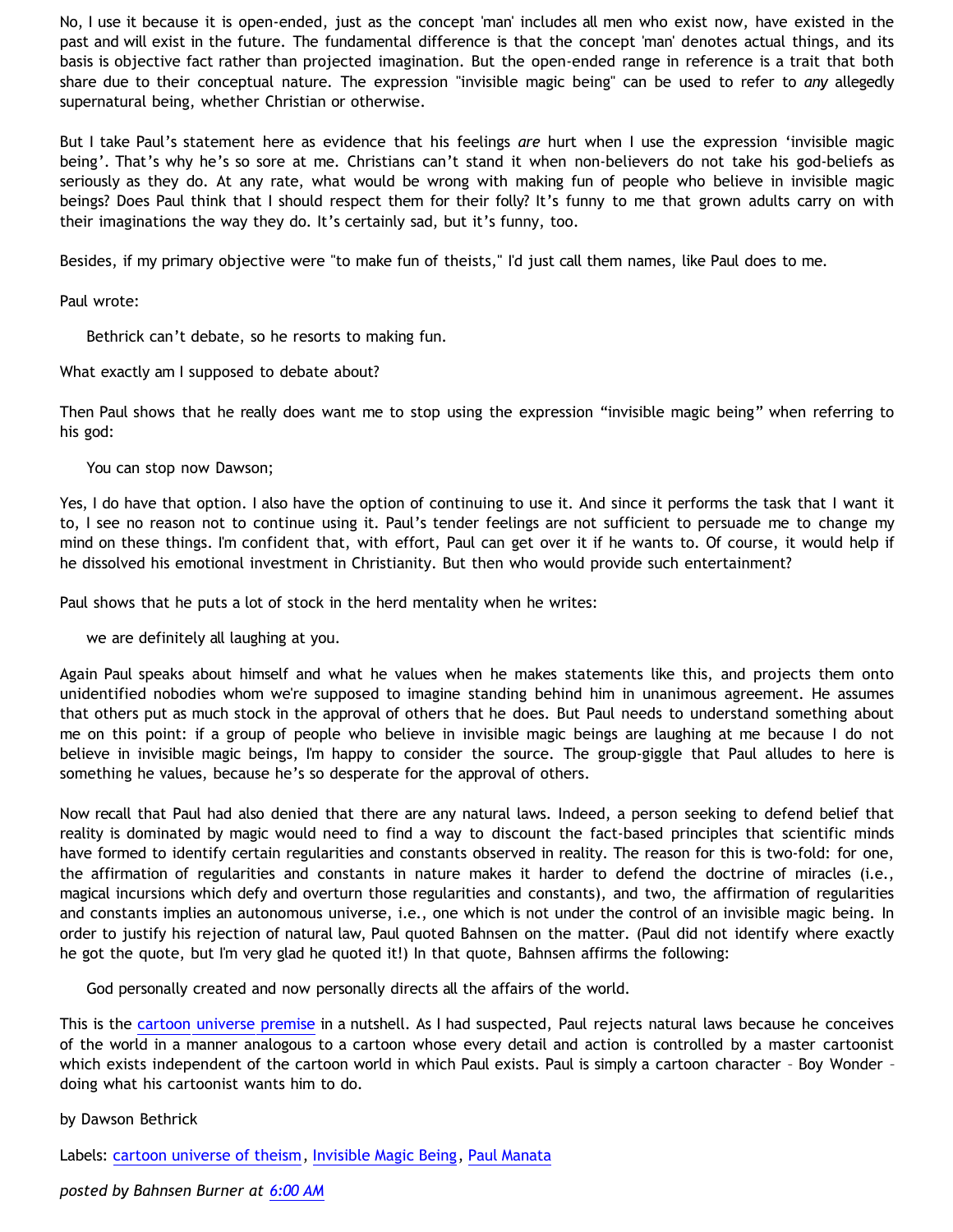## **4 Comments:**

[J](http://www.blogger.com/profile/17151748217624003992) said...

Dear Dawson,

You seem to have a grasp of what the issues are in this debate. Would you mind coming over here and dialoguing in the apologetics section sometime? Some of these are presup's and I would enjoy watching the interaction.

<http://board.barnzilla.ca/index.php>

[December 12, 2006 10:07 AM](http://bahnsenburner.blogspot.com/2006/12/5712771598214200230)

[steven](http://www.blogger.com/profile/11983601793874190779) said...

As Christians say Elymas of Acts was a sorcerer, they acknowledge that the driving force behind miracles is magic.

[December 12, 2006 1:00 PM](http://bahnsenburner.blogspot.com/2006/12/6360203722355955115)

## [Bahnsen Burner](http://www.blogger.com/profile/11030029491768748360) said...

Hi J, I quickly scanned the forum you linked, but did not see much of an argument presented by any of the apologists. Just a lot of assertions like "affirming the existence of proof, proves God," "the ability to prove anything depends on the existence of the Christian God," "only the Christian worldview can account for the laws of logic," etc. These are not arguments, and as assertions, they can be endorsed by any mystic just by replacing Christianity's "God" with one's own preferred deity. E.g., "affirming the existence of proof, proves the existence of Wod." Since Wod did not have a son named Jesus, we have a deity distinct from the Christian god, and here we have just as much of a claim to deal with as the Christian presuppositionalist provides.

There was one statement that Westmin pasted from Bahnsen. Perhaps I'll post some thoughts in response to it sometime, since it's so ripe for criticism.

But in the meanwhile, if something more substantial gets posted, you're welcome to paste it in the combox of one of my blogs.

Steve,

That's a good point that you raise, and confirms the point I had made in my post [Those Delicate Christian Sensibilities:](http://bahnsenburner.blogspot.com/2006/10/those-delicate-christian-sensibilities.html)

**"...for the religionist, 'magic' is what** *other* **religions practice. So naturally, when the term is applied to their own religion, they take offense. But where does this offense originate? Well, it originates in the pejorative intentions that prompted religionists in using it to refer to rival religious groups. They invested it with pejorative connotations in order to claim a moral high ground that simply does not exist."**

Religious stories are full of magical tales. To deny this is simply to deny the essence of their religious stories.

Regards, Dawson

[December 12, 2006 7:59 PM](http://bahnsenburner.blogspot.com/2006/12/2187072277296394320)

[J](http://www.blogger.com/profile/17151748217624003992) said...

Hi Dawson,

Thanks for your reply. I would like to start a thread in which you could dialogue with one or two of the posters in that forum titled

"Can the law of noncontradiction be established in an atheistic worldview?". If you feel up to the debate, email me at jvann@atsu.edu and I will start the thread and lay down two or three guidelines in order to make it profitable. I think the exchange could be helpful.